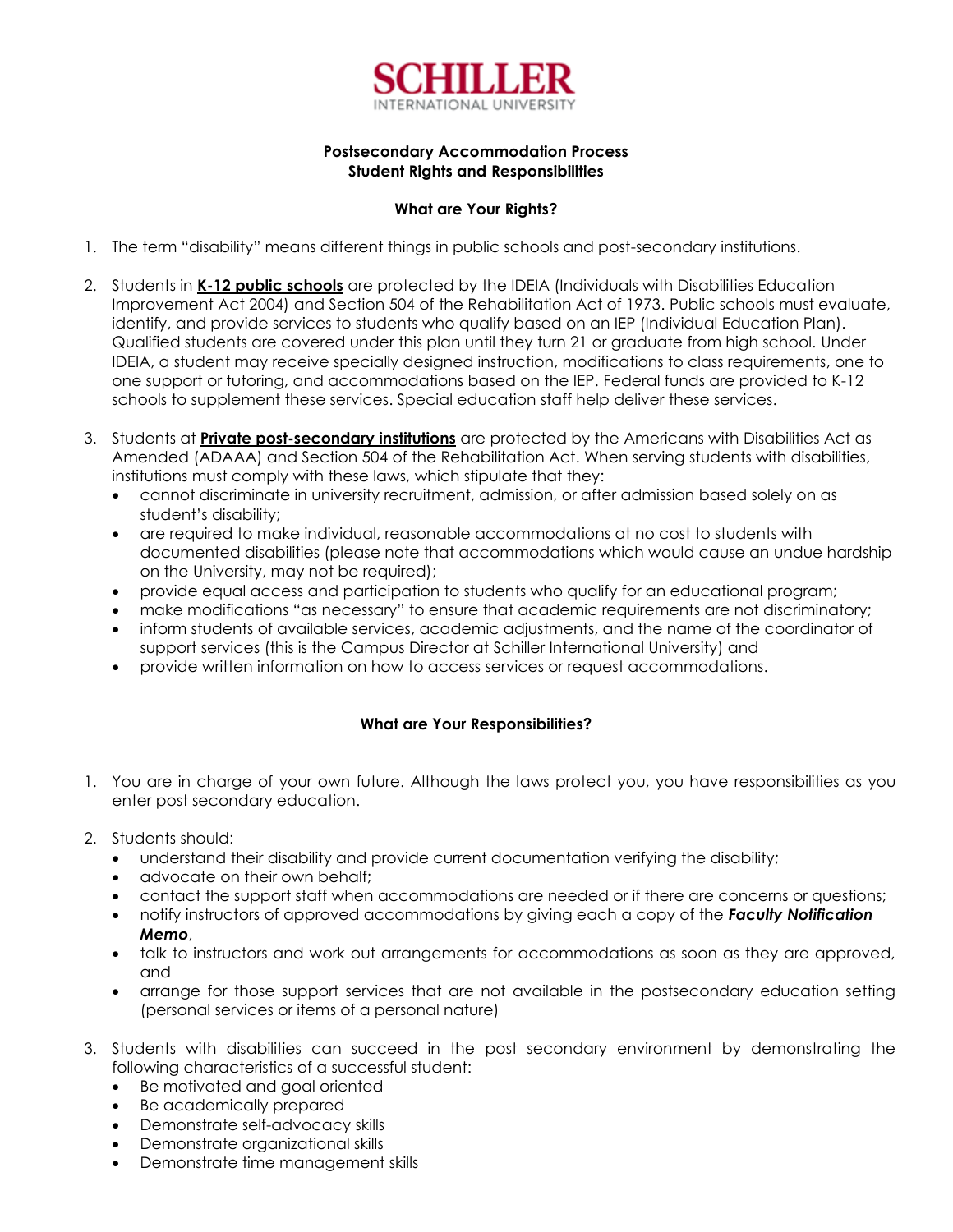

# **What Services are Available to All Students at Schiller International University?**

#### 1. **Student Services** support

- Scheduling assistance
- Links to other Schiller International University resources and students
- One on one personal support calls
- Tutoring referrals
- New student orientation
- Referrals to community resources

### 2. **On-Campus Library** offers:

- Free tutoring one-on-one or paired with a stronger student
- Support in studying, assignments, and test preparation
- Available for study groups
- Help finding resources
- Questions about APA format
- Research, resource and citation questions

### 3. **Online Support**

- Links are available for all online courses
- Writing assistance
- Study aids
- Time management resources
- Test-taking strategies

### **What are Individual Accommodations?**

Accommodations are services, teaching approaches, compensatory strategies, changes, or modifications in the learning environment that enable students with documented disabilities to demonstrate their ability to perform the essential skills and functions required in a program or course. Accommodations are intended to ensure equal access to learning opportunities and to allow equal program participation. For example, an interpreter provides access to lectures and to discussions for a student who has a disability in Deaf and Hard of Hearing. The knowledge that is to be learned by the student remains the same as for all students.

Post–secondary institutions may provide academic adjustments if they do not change course outcomes or program requirements or place an undue burden on the institution. For example, reducing the acceptable level of skill required to pass an exam may result in a student not mastering a task that is required for safe and competent performance in the student's chosen field. Modifications such as this are not appropriate in preparing students for successful futures.

Post-secondary educational institutions provide approved accommodations to students with documented disabilities including but not limited to:

- assistive technology
- testing accommodations
- support from note-takers
- readers
- **interpreters**

Accommodations are intended to ensure access that allows students with disabilities to compete equally with their non-disabled peers. Not all accommodations are appropriate for every student.

### **What should I do if I am having trouble accessing my accommodations?**

1. Meet with your instructor and share your concern. Share your ideas for addressing the concern. Work with the instructor to put the accommodation in place.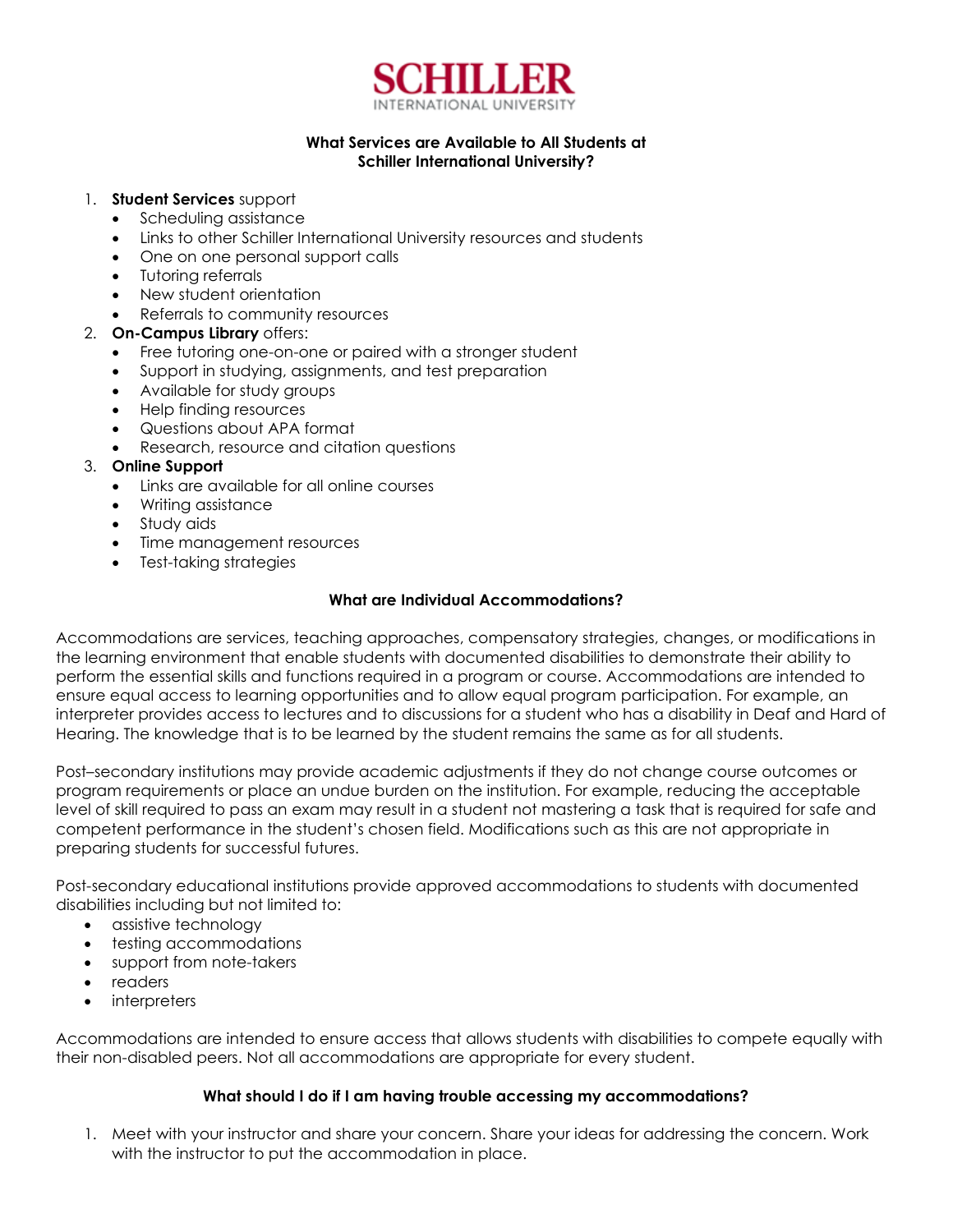

- 2. If this does not adequately meet your needs, make an appointment with the Campus Director. Work with the Campus Director to resolve your concern.
- 3. If your concern has not been resolved through these steps you may choose to use the disability appeals process by contacting the Provost.

# **How Does the Accommodations Process Work at Schiller International University?**

# **Step 1 – Student:**

- 1. Contact the Campus Director at your campus. They will help you locate the necessary forms and guide you through the process. This is located online at [www.schiller.edu](http://www.schiller.edu/) under the Documentation and Downloads Tab- Forms.
- 2. Complete the *Request for Accommodations and Document Review* form.
	- o This can be obtained from the Campus Director.
	- o It can be completed electronically or handwritten.
- 3. Obtain the necessary disability documentation to submit with this form. You can either submit:
	- o Your most recent IEP evaluation or Section 504 Plan evaluation (contact your high school records office if you do not currently have a copy).
	- o The *QUALIFIED PROFESSIONAL Documentation Form*. This must be completed by a recognized professional such as a learning disabilities specialist, educational specialist, physician, licensed psychologist, or professional counselor who is qualified to perform psycho-educational or neuropsychological evaluations. Do not fill in the information yourself.
	- o Complete a *HIPAA/FERPA authorization* if you are willing to allow us to contact your previous school or your qualified professional to discuss your educational needs.
- 4. Schedule an appointment with the Campus Director.
- 5. Bring all forms and any related documents to the appointment. Be ready to discuss your disability and how it affects your ability to acquire knowledge and skills.

### **Step 2 – Campus Director:**

- 1. The Campus Director will interview you to develop a well-rounded picture of your needs, review your documentation, and advise you if more information or more complete documentation is indicated.
- 2. The Campus Director then sends all necessary forms to the Accommodations Committee for review.

### **Step 3 – Schiller International University Accommodations Committee (AC)**

- The AC reviews your documentation within 1-2 weeks of receipt.
- They work with Campus Director to determine eligibility and recommend reasonable accommodations based on the requests you submitted, documentation of your disability, and what is appropriate under the law.
- Members of the AC may contact you or your qualified professional (if you have provided a HIPAA/FERPA authorization) to obtain additional information necessary for decision making.
- The AC determines eligibility, approves or denies requested accommodations, and notifies the Campus Director and the student.
- AC sends the Campus Director the *Schiller International University Accommodations Approval or Denial Letter*

# **Step 4 – CAMPUS DIRECTOR:**

- 1. The Campus Director schedules a meeting with the student to review the decision.
- 2. If you **are not eligible** the Campus Director:
	- Provides the *Schiller International University Accommodations Denial Letter*, explaining the basis for the decision;
	- Requests that you sign the notification memo to document receipt of this information;